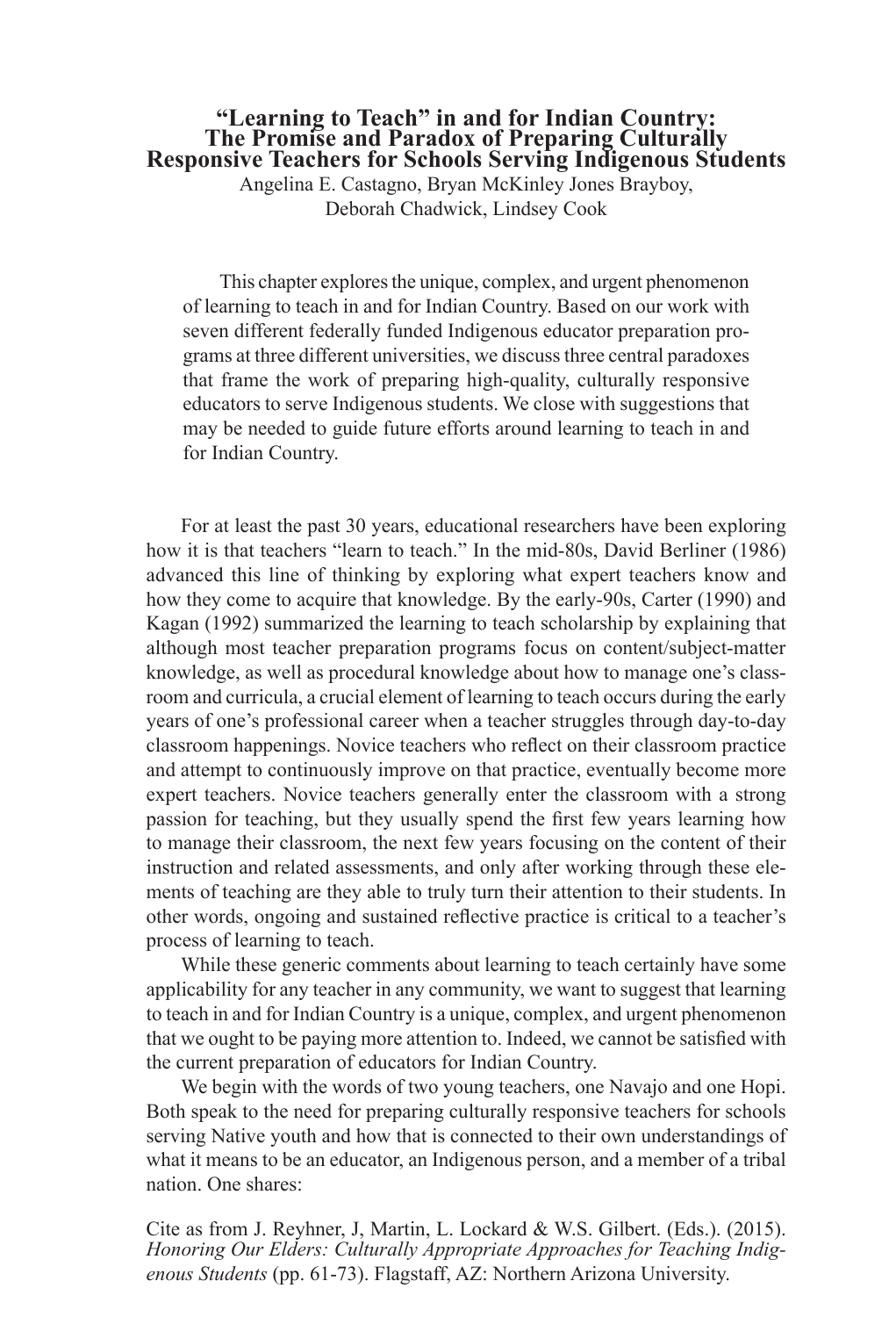As educators, we should feel that we are able to teach students culturally and be truly sovereign enough to build our own curriculum that includes Common Core. As educators we should also be able to teach our people the way that we feel is appropriate for the betterment of our community.<sup>1</sup>

And the other says,

A top priority is being able to keep culture but also being able to implement new ideas and practices to make sure our students are given the same opportunities that those in more urban areas are given, such as access to technology and various programs. Being able to implement Common Core Standards is a huge priority right now and being in such a rural area can make it challenging to get exposure to all that is available for both teachers and students. Finding a balance between old ways and new changes is always challenging but I think it can be done when given the chance by not only teachers and administrators, but by the community as well.

As both of these young teachers suggest, the preparation of culturally responsive Indigenous teachers for schools serving Indigenous youth is clearly needed, but this is diffcult work given the larger context of assimilation and standardization that still structures our educational institutions.

Federal legislation and intervention has long played a central role in the schooling of Native youth across the United States. Indeed, the federal government has a trust responsibility towards tribal nations and Indigenous peoples and has consistently reaffrmed this responsibility and its commitment to tribal sovereignty and self-determination through Executive Orders like President Obama's 2004 American Indian and Alaska Native Education order 13336, the Tribally Controlled Schools Act of 1988 and many others. One example of the federal government's involvement in Indigenous education can be seen in the development of American Indian and Alaska Native educator training programs funded through the United States Office of Indian Education (OIE) and housed at universities, tribal colleges, and school districts serving reservation communities across the nation. These programs seek to increase the number of highly qualifed, culturally responsive Indigenous teachers and administrators working in schools that serve Indigenous youth. Teachers clearly have some of the greatest impact on the experience and success of young people in schools, so the preparation of teachers is of critical importance.

Over the past ten years, we have been fortunate to work with seven different federally funded Native educator preparation programs at three different universities. Although led by different people, formed in collaboration with different tribal nations and local communities, and located in different states, all of these programs have shared a deep commitment to increasing the number of Native teachers and administrators in schools serving Native youth. We've learned an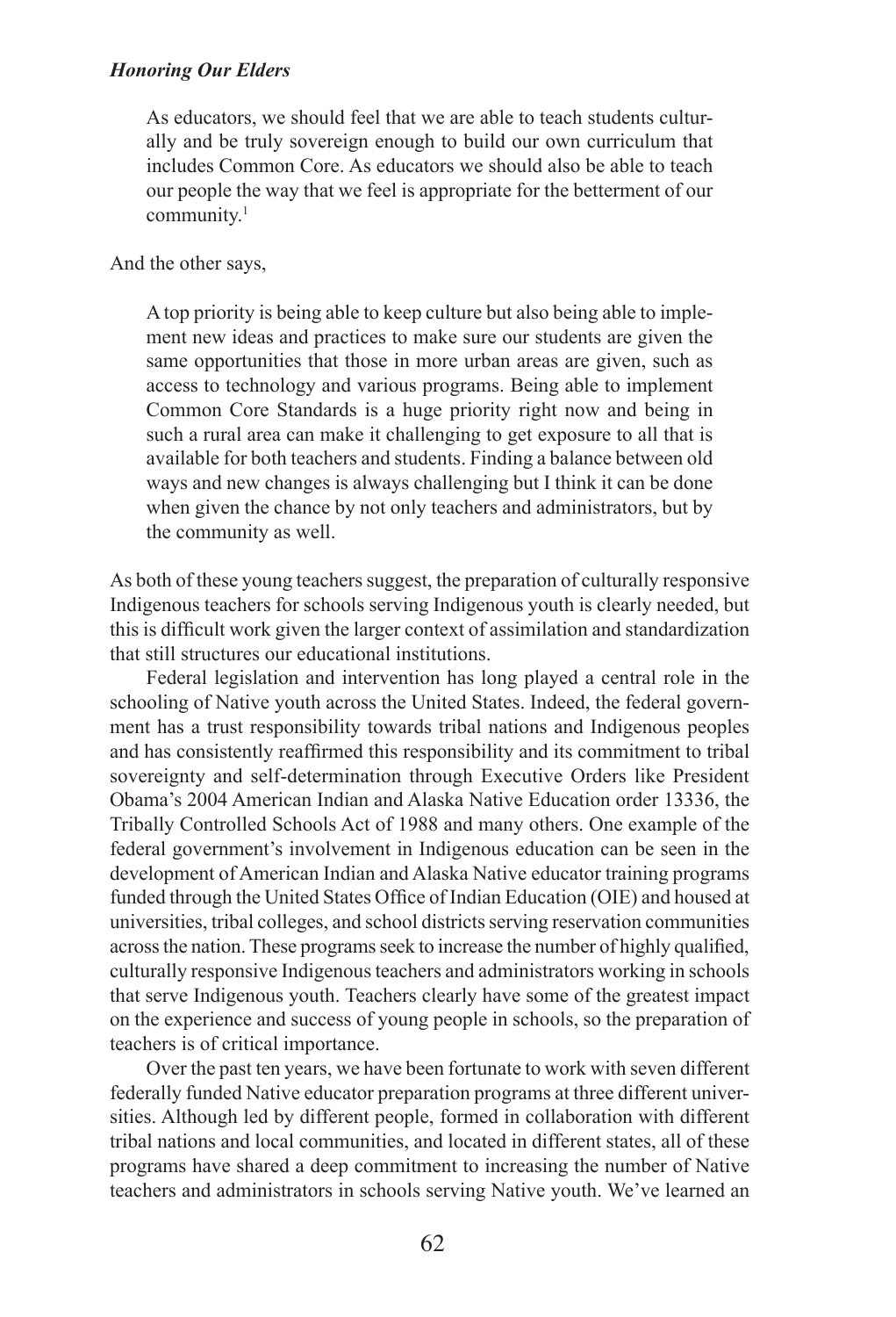#### *"Learning to Teach" in and for Indian Country*

incredible amount from our interactions with these programs and especially the experiences of the graduates in these programs, and the goal of this chapter is to pull some of that knowledge and experience together to address the opportunities and challenges associated with learning to teach in and for Indian Country.

Keeping the words of the two young teachers in mind, this chapter is organized around frst, the promises, and related paradoxes involved with preparing teachers for schools serving Native youth. Indeed, it seems that for every opportunity, there is a corresponding challenge to this work. We then move on to some suggestions about what may be needed to guide future efforts around the preparation of culturally responsive teachers for schools in Indian Country.

## *Promise/Paradox #1: We have an extensive knowledge bank about what is needed from teachers in Indian Country, BUT, there are incredible pressures to conform, standardize, and ft into a one-size-fts all model of schooling in the U.S.*

Many Indigenous teacher preparation programs are initially conceived because there is a recognition of the need for more Indigenous teachers for Indigenous schools who are both willing and able to engage in culturally responsive schooling with their students. Those who write the program applications know that standard teacher preparation programs have not been providing the best possible experience for Indigenous people who plan to teach in reservation schools. Targeted and specialized programs are meant to fll this gap. There is a wealth of knowledge, both in the published literature and in communities and schools, about how to do this.

The research on multicultural education and culturally responsive teaching asserts that all students learn better and achieve at higher rates when teachers engage them with curricula that is connected to their everyday lives, employ pedagogical techniques that correspond to their own cultural norms and integrate an ethic of care and social justice into their classrooms (Banks & Banks, 2001; Gay, 2000; Ladson-Billings, 1995; Nieto, 2004; Sleeter & Grant, 2003). Furthermore, there is a plethora of research that affirms that teachers who know and care about Indigenous youth, speak their language, know their culture, and participate in the local community provide a more effective education (Brayboy  $\&$ Maughan, 2009; Castagno & Brayboy, 2008; Deloria & Wildcat, 2001; Deyhle & Swisher, 1997; Lomawaima & McCarty, 2006; McCarty & Lee, 2014; McCarty, Yamamoto, Watahomigie, & Zepeda, 1997; Reyhner, 1992; Yazzie, 1999). This scholarship on Indigenous education, when combined with the work of Indigenous scholars from disciplines outside of education, provides an important perspective and focus on issues of tribal sovereignty, self-determination, colonization, assimilation, and the unique government-to-government relationship between tribal nations and the United States (Brayboy, 2005; Deloria & Wildcat, 2001; Grande, 2000; Lomawaima & McCarty, 2002; Robbins, 1992).

In addition to this published work, tribal educational leaders, teachers in reservation schools, and local community members know what it takes to ensure their youth are experiencing success in schools. To give just four examples of the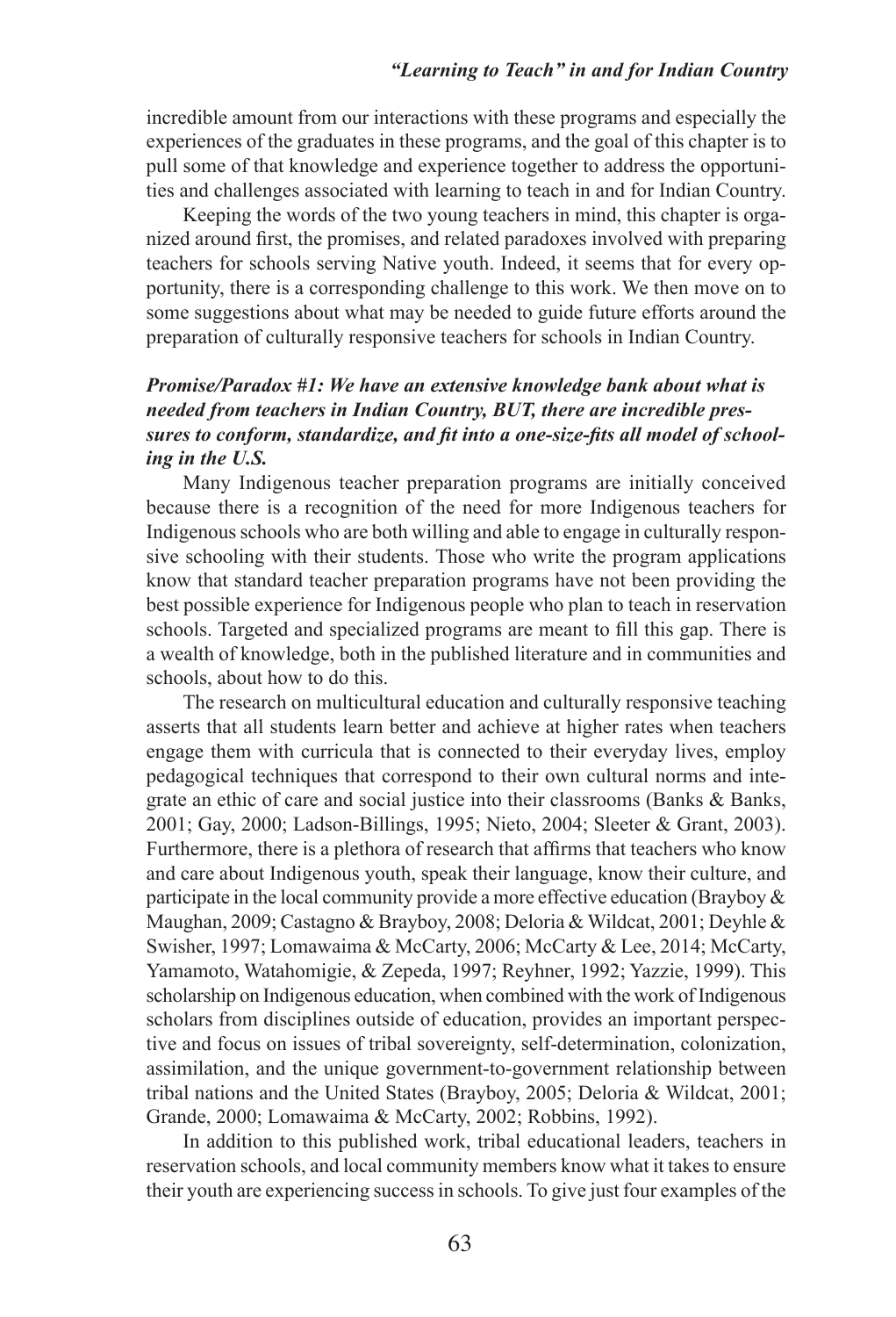community-based knowledge that exists around this, we can turn to the Navajo Nation's culture standards (Office, 2000), the Alaska Native Knowledge Network (http://www.ankn.uaf.edu/), the 'Aha Punana Leo (http://www.ahapunanaleo. org/) Hawaiian immersion schools, and Montana State's initiatives around Indian Education for All (http://opi.mt.gov/programs/indianed/IEFA.html).

Given the wealth of knowledge that exists, the question then becomes, how do we ensure that teachers learn to teach in these ways? In other words, how can we facilitate the preparation of culturally responsive teachers for the schools and students in Indian Country? These questions are especially important because teacher preparation is largely controlled and facilitated by mainstream, predominantly White universities that are set up to convey what is believed to be a sort of universally-applicable education. As a staff member in one of the Native teacher preparation programs noted, "one of the biggest challenges is that everything we want to do is always already predesigned within a Eurocentric framework."

A key challenge is the prevalence of the dominant multicultural paradigm within mainstream teacher preparation programs. One student explained this by noting, "as far as, you know, the classes just to teach, I think those were good. But as far as the cultural aspect of it, I think that would be just us being able to integrate what we already have into what we've already learned." In fact, almost every graduate from the different preparation programs expressed that their coursework did not adequately prepare them to be culturally responsive teachers in schools serving Native youth. Equally signifcant, almost every graduate has also told us that they wished they had had classes that centered this information and that were adapted to be more relevant to the kinds of schools they would be teaching in across Indian Country. Although most preparation programs have a single diversity or multiculturalism class, this is not what Indigenous teachers, planning to teach in schools serving Native youth, need. As one student described, "I think the only class that I took that had anything to do with, you know, being a culturally responsive teacher was the one [diversity] class that I took that was required and that was it…. But a lot of that was just information that I pretty much had already, that I already knew…. The one class is not going to prepare someone to be culturally responsive." Some graduates also expressed regret that they weren't able to take courses outside the college of education or even outside their university (at a nearby tribal college, for example) while they were in the teacher preparation program. These students' desires highlight the interconnected and interdisciplinary nature of culturally responsive education grounded in Indigenous knowledge, sovereignty, and self-determination (Battiste, 2002; Brayboy & Maughan, 2009; Deloria Jr. & Wildcat, 2001).

The rationale for a generic set of courses that purport to prepare all teachers for all schools is generally framed around providing an "equal" education to all students in colleges of education. Adapting coursework to meet the specifc needs of a relatively small group of Indigenous teachers in a particular program is a potentially diffcult issue since students are enrolling in a large teacher preparation program that serves hundreds of students and includes a particular program of study with standard coursework and syllabi. However, given that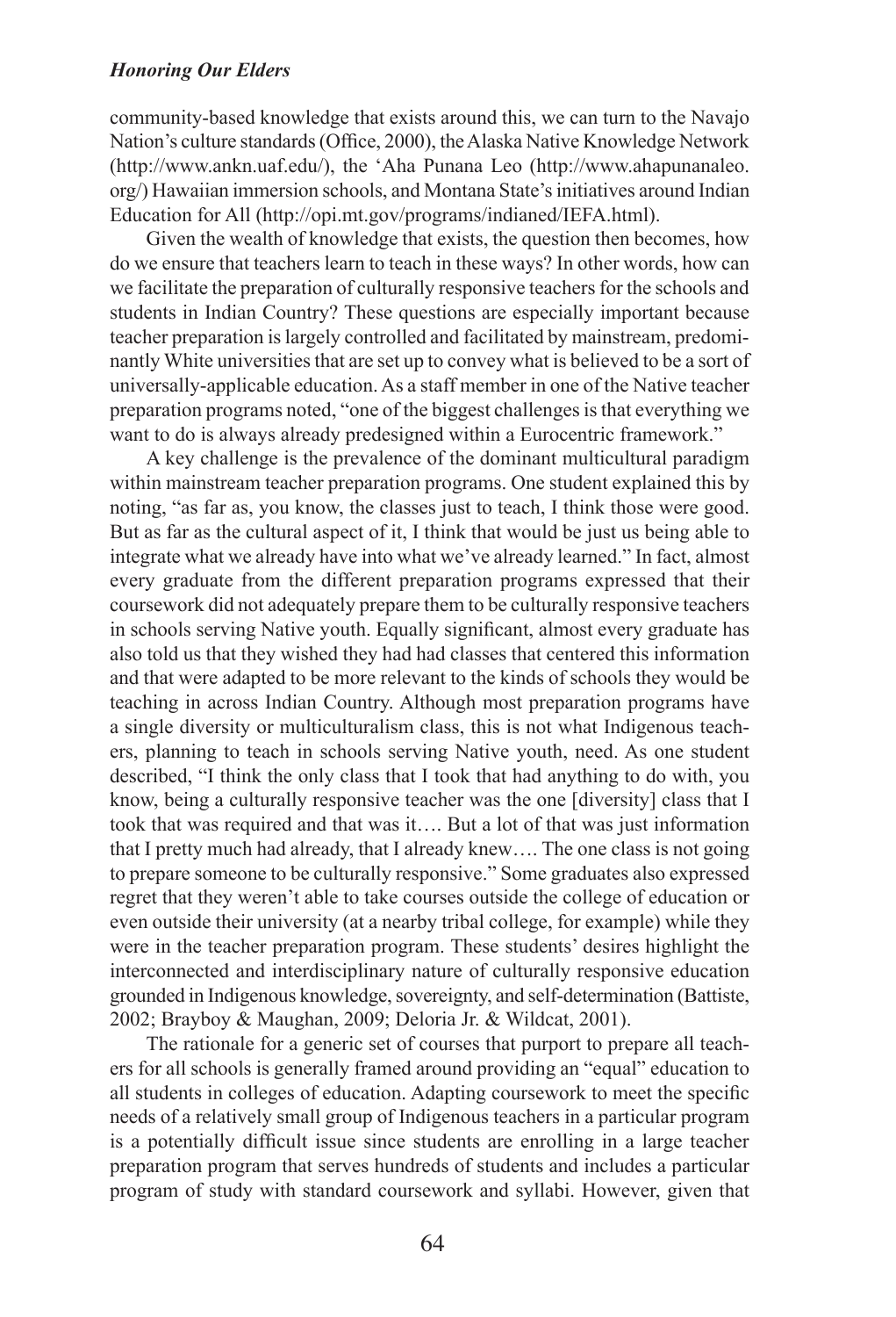many universities have a specifc goal of meeting the needs of Indigenous communities and given that these universities beneft from the prestige and fnancial resources of federally funded programs, the institution has a special obligation to support these kinds of curricular modifcations.

In sum, then, this frst promise and paradox of preparing culturally responsive Indigenous teachers is that despite a bank of knowledge, patterns of assimilatory education often continue. There is incredible pressure to conform, to standardize, and to ft into the same box that schools in every other community across the nation are supposed to ft into. But we know this is not what our Indigenous youth need in order to experience success and thrive in their communities and schools.

*Promise/Paradox #2: Preparing culturally responsive Indigenous teachers for schools serving Native youth is consistent with and supports sovereignty, self-determination, and tribal nation-building goals, BUT, most of the targeted efforts to prepare Native teachers and administrators are largely controlled by the federal government and mainstream, predominantly White colleges and universities.*

Tribal nations' goals of self-determination through self-education (Brayboy & Castagno, 2009) can only be realized if tribal leaders and local communities shape, determine, and facilitate the schooling of young people. These communities need teachers who know the local language and culture; are committed longterm to the health of the community; and have the knowledge and skills needed to provide rigorous, effective, and relevant education to students (Castagno & Brayboy, 2008). As just one example, the Navajo Sovereignty in Education Act of 2005 (http://www.navajocourts.org/Resolutions/CJY-37-05.pdf) clearly outlines the importance of culturally responsive schooling to the survival and sovereignty of the Diné people:

The Navajo language is an essential element of the life, culture, and identity of the Navajo People…. The survival of the Navajo Nation as a unique group of people growing and developing socially, educationally, and economically, and politically within the larger American Nation requires that the Navajo People and those who reside with the Navajo people retain and/or develop an understanding, knowledge and respect for Navajo culture, history, civics, and social studies.

Many of the programs designed specifcally to prepare Indigenous educators are built with similar goals in mind. Although it is often the case that the small number of individual faculty and staff members who develop these programs are motivated by and committed to tribal nation building and sovereignty, the larger institutions in which these programs are usually housed may not have a similar commitment.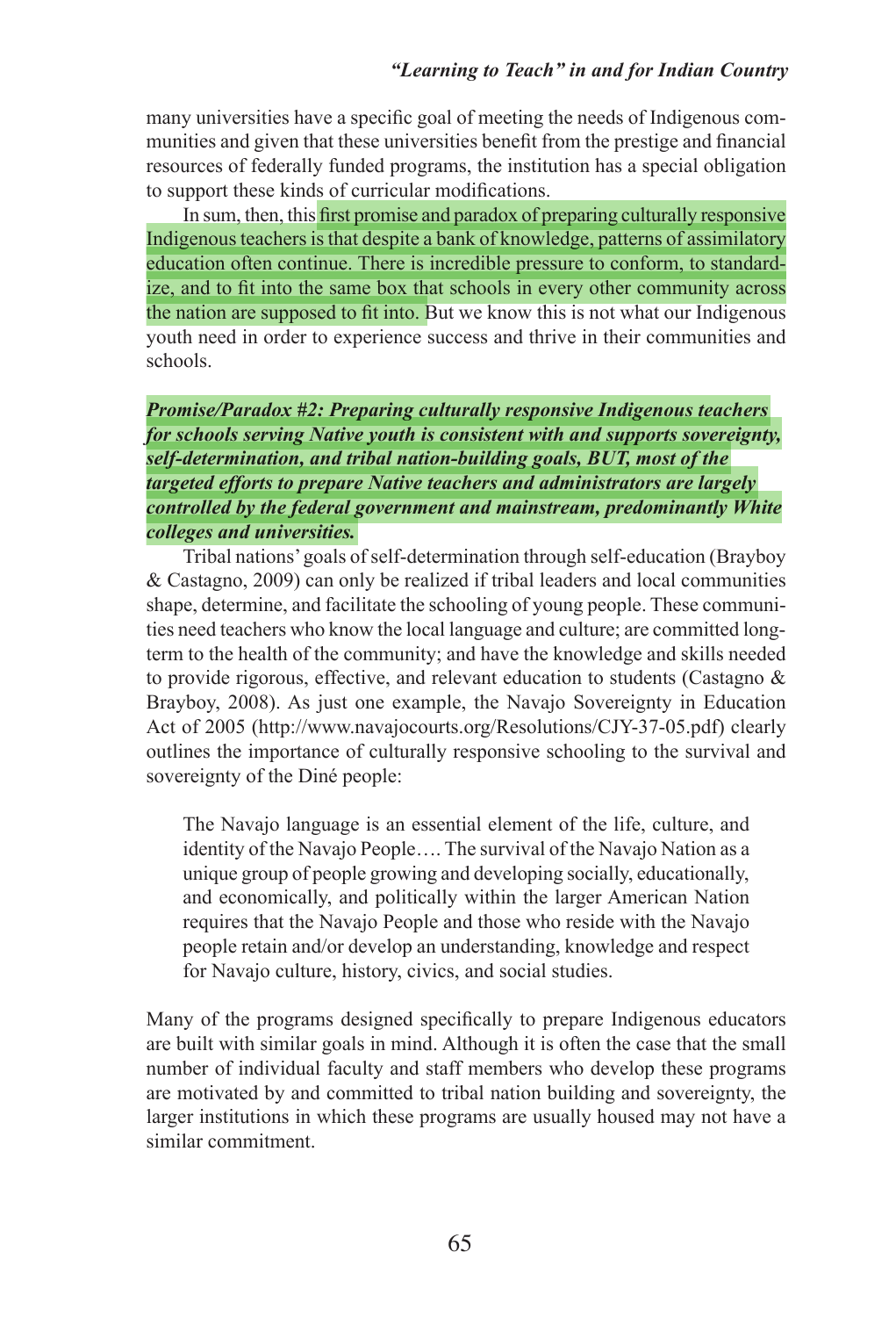Indeed, throughout most universities and colleges of education, there exists a culture that values colorblindness, equality, and sameness for all, and an extraordinarily slow pace of change. But the goals of tribal sovereignty and self-determination through self-education can only be fulflled by explicitly recognizing and strategizing around the unique political and legal status of Indigenous students and tribal nations, by privileging fair and just—rather than equal or same—approaches to education and treatment of students, and by requiring immediate and signifcant change. None of these are consistent with the dominant culture of most predominantly White universities, but this current culture and approach is insufficient for honoring and facilitating sovereignty and self-determination.

Furthermore, the degree to which these programs and efforts are truly supported by the university vary tremendously. While some programs enjoy genuine institutional commitment in the form of devoted personnel and fnancial resources, fexibility, and responsiveness regarding program and student needs and sustained commitment to the coursework and faculty and staff lines that are required for the preparation of culturally responsive teachers, other programs are quite isolated and only sustained through the passion and commitment of one or two individuals at the university. These programs sometimes fnd themselves at odds with university personnel who say things like, "we just can't devote too many resources to such a small program," and "why would they be treated any differently than our other students." One could argue that this concern over numbers and costs is part of the culture of higher education, but it is directly in confict with serving Indigenous students, whose numbers are relatively small in predominantly White universities.

And finally, many aspects of these programs are also dictated by the Office of Indian Education, which provides most, if not all, of the funding for Indigenous teacher preparation programs. This funding is provided as one means of fulflling the federal government's trust responsibilities outlined in thousands of treaties, court decisions, and executive orders—but signifcant power resides with those who hold the purse strings. In addition, predominantly White colleges and universities are in the business of preparing teachers, and they beneft greatly from having more diverse student and staff populations. They also beneft from the recognition that accompanies externally-funded programs.

The paradox, then, becomes how to reconcile potentially divergent, or even competing, motivating forces and authority over the direction of teacher preparation efforts. Although signifcant opportunity lies in honoring and facilitating tribal nation building goals, there are related obstacles if non-Native leaders, institutions, and bureaucracies feel threatened by tribal sovereignty.

*Promise/Paradox #3: There is a clear and obvious need for culturally responsive Indigenous educators in schools serving Native youth, BUT, most rural and reservation schools also present added complexities and challenges for teachers and leaders.*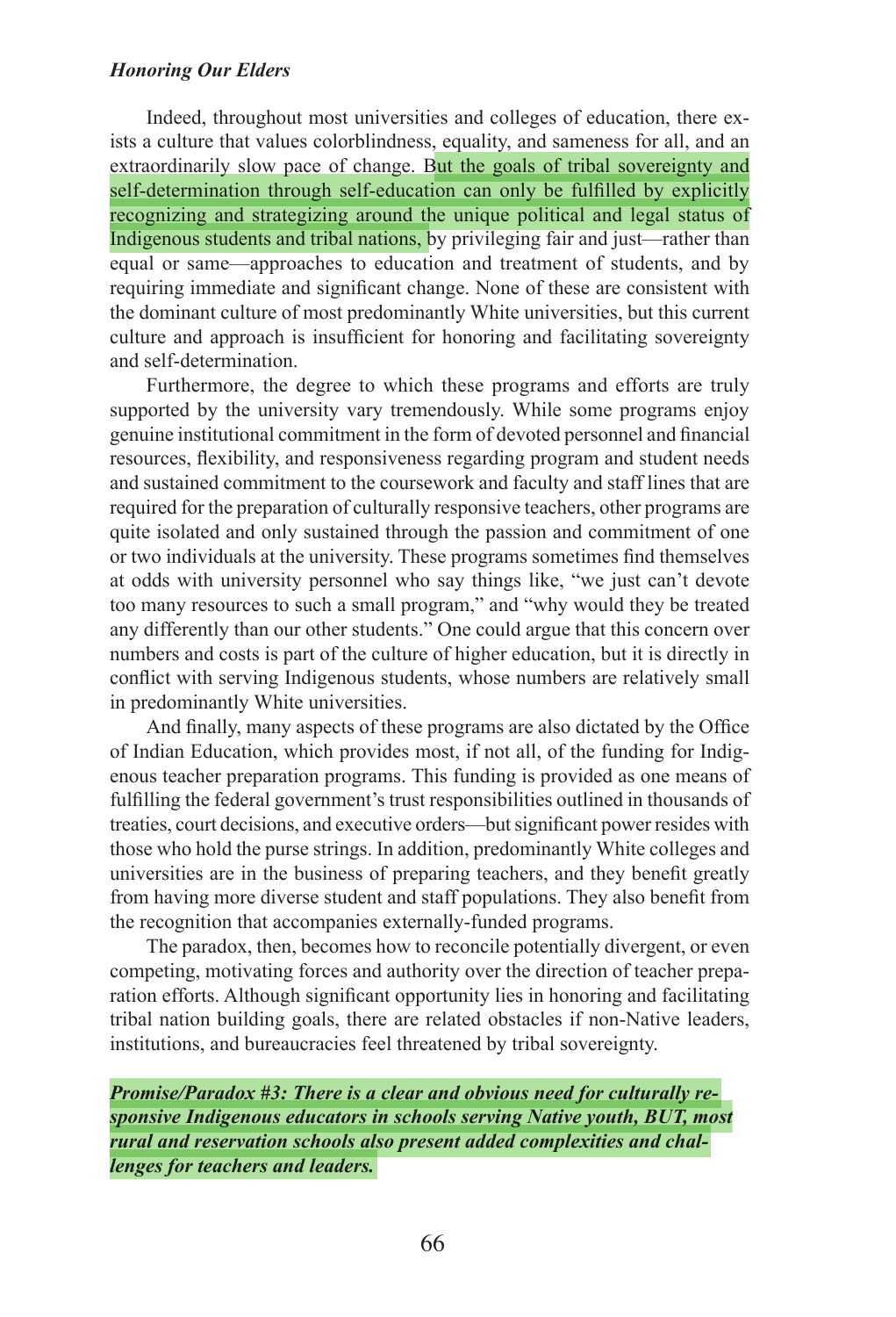#### *"Learning to Teach" in and for Indian Country*

Based on almost any indicator of academic, social, economic, and health disparity, we know that Native youth and communities are not currently wellserved. The BIE's Indian Education Study Group recently facilitated multiple listening sessions across Indian Country and released their fnal report and 2014 Blueprint for Reform (see http://www.bie.edu/BFRI/index.htm) outlining a restructuring plan for the federal bureaucracies that oversee Indigenous education across the United States. Although there is clearly a range of opinions and sentiments about how that process unfolded and the suggestions in the fnal report, it is important to realize that we may be in an opportune time to infuence the direction of federal action and policy around Indigenous education. The promise, then, lies in the fact that there is much work to be done and a clear need. But the work that is required is fraught with obstacles.

We all know that Race to the Top, School Improvement Grants, and other current reform efforts create additional bureaucracies and mandates for schools, and these appear to be disproportionately impacting schools serving Indigenous youth across the nation. All new teachers experience typical "first year teacher" challenges, but new teachers who go into consistently underperforming schools that may be subject to sanctions and/or are in processes of school improvement or turnaround experience far more challenges. Given the leadership, staffng, and achievement patterns in many rural and reservation schools, most of the graduates of Indigenous Teacher Preparation programs end up negotiating added challenges owing to changes in school leadership, school reform efforts, new teaching assignments mid-year, and unflled support roles within either their school or district. As one new teacher told one of the authors, "being a new teacher, it's a lot to take on…during my hiring interviews, I wish I asked more about the school situation…and I wish I had more guidance as to, not just fnding a job, but making sure it wasn't going to be more than I could handle." Even for Indigenous teacher preparation program graduates not placed in "failing" schools where reform efforts are all-encompassing, many express added stress owing to the late date at which they are hired and the subsequent lack of time to adequately prepare for their students. This paradox of needing Native teachers in reservation schools, and yet the added complexities found in these schools, should not be underestimated in preparing teachers. In many ways, the needs of the schools and necessary academic reform make culturally responsive teaching seem like a luxury; ironically, we know that students tend to do better academically when they see their schooling as relevant and rooted in the things they know (Castagno & Brayboy, 2008).

## **Lessons learned for programs preparing teachers in and for Indian Country**

So given these promises and paradoxes of learning to teach in and for Indian Country, what can we do to move these efforts forward? In other words, what might be needed?

First, we need new paradigms for preparation programs that deeply engage culturally responsive schooling (Castagno & Brayboy, 2008; McCarty & Lee, 2014), Indigenous Knowledge Systems (Brayboy & Maughan, 2009), and nation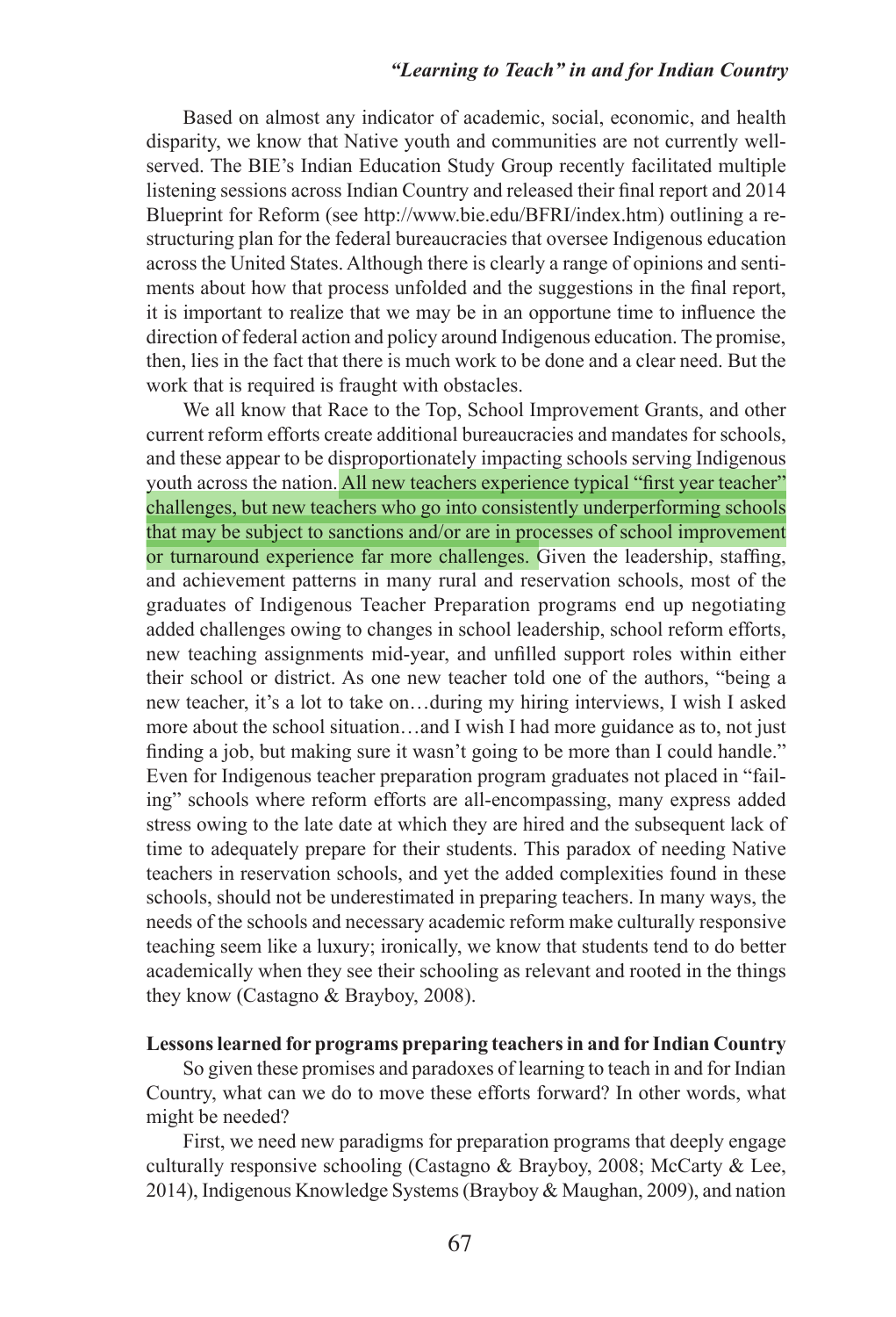building (Brayboy, Castagno, & Solyom, 2014; Brayboy, Fann, Castagno, & Solyom, 2012). A new paradigm would engage students in practical experiences as modeled by highly qualifed teachers of Indigenous youth. Many of the new teachers graduating from Indigenous teacher preparation programs have a keen sense of what is required in their future profession. Added to the two young teachers we referenced at the beginning of this paper, here are two others' ideas about what it means to be a good teacher in schools serving Indigenous youth.

In order to be a good Native teacher, one should know the culture. There's more to our culture than tradition. It's about showing students how to be respectful of oneself, and others, including adults and elders. Also being respectful of our surroundings. There are aspects or factors tied within our culture that build a child's character. I think there is more to being a Native teacher than just teaching Common Core. I feel that it is an obligation to teach students about their culture….

Another teacher noted:

Being a good Native teacher goes hand in hand with culture. From my experience being Native and a teacher, I use a lot of my traditional values to help me manage my classroom. For example, respecting our elders in my culture is a huge custom that I like to express to my students in order to gain respect and understanding of teacher-student relationships.

Graduates of most Indigenous teacher preparation programs generally agree that these programs are successful in conveying the importance of being culturally responsive teachers, but there is less success in helping graduates see how to make this a reality. In fact, the most frequently noted weakness in these programs is the lack of information about how to be culturally responsive teachers who are able to integrate Native languages and cultures into their classrooms. As one student explained, "we talked about why cultural responsiveness is important, but we didn't do lesson plans or talk about how it relates to standards and assessments." And still another explained, "I think it was more just mainly on paper like after you get out, after you graduate, you're supposed to try and do it in your classroom."

So one thing that is needed is a genuine, deep, and sustained engagement with culturally responsive schooling theories and approaches in teacher preparation efforts. As mentioned earlier, we have plenty of knowledge of the theory about culturally responsive schooling, but what is lacking is widespread understanding of transferring this knowledge to classroom practice. At the same time, there must be a commitment from the institution to build programs with individuals who have the experience and "know how" to model what culturally responsive teaching looks like for pre-service teachers. Beyond theorizing why it's important, the students must be able to see what it looks like in practice—not just from a single course or lesson plan, but rather as an interlocking web for the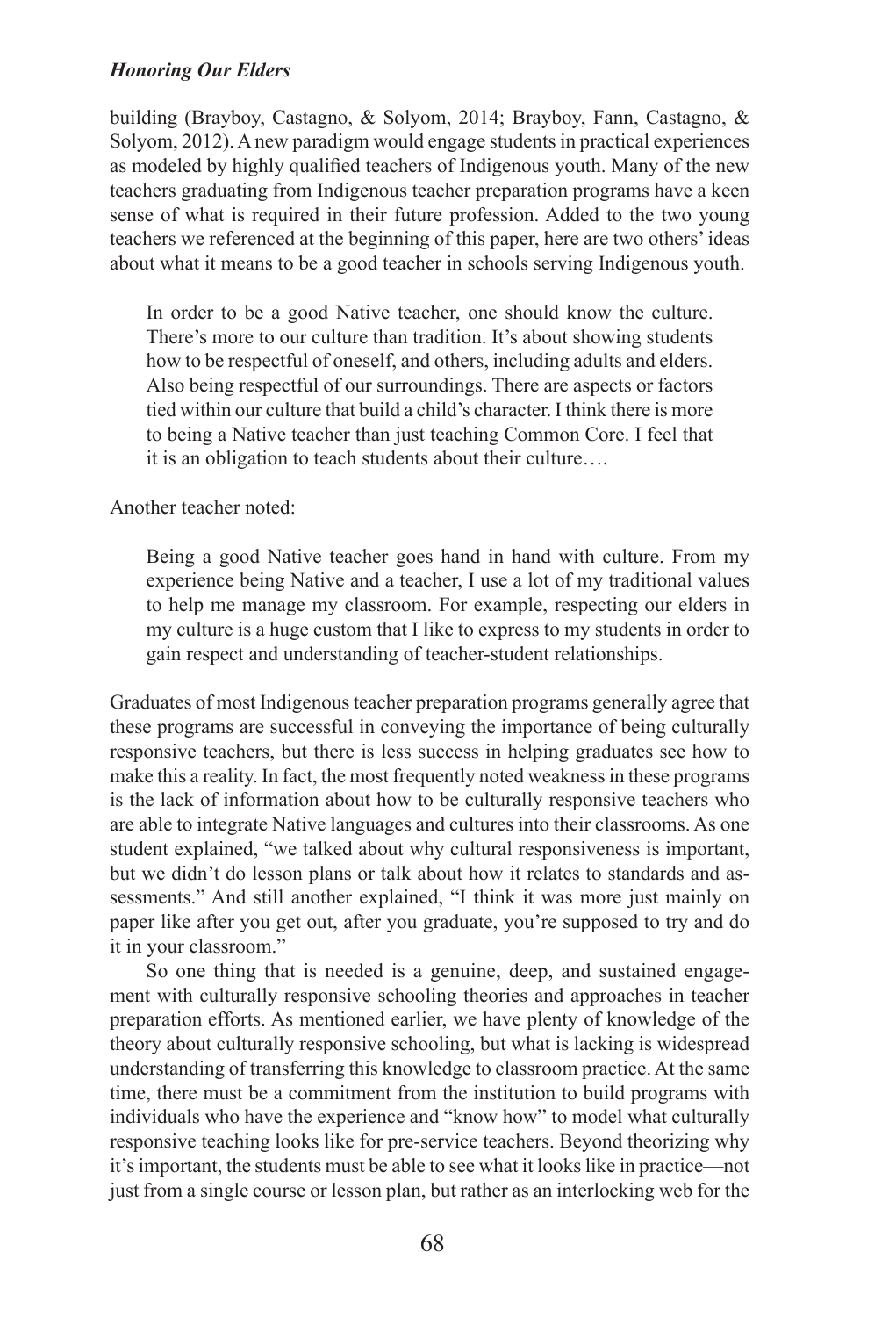#### *"Learning to Teach" in and for Indian Country*

way in which their program is designed. This is something that is both painfully missing in teacher preparation programs, but also in the schools they are student teaching in. Unfortunately, we have seen too many examples of student teaching placements with practicing teachers and in schools where culturally responsive education is not engaged. While we understand the multiple demands placed on teachers to standardize, we are in a vicious cycle of producing teachers that are told to teach in culturally responsive ways, but that graduate still not knowing what that looks like in practice because schools and veteran teachers rarely engage in it themselves.

In addition to a deep and sustained engagement with culturally responsive schooling, efforts to prepare Indigenous teachers for schools serving Native youth must also be grounded in and guided by tribal nation building principles and goals. Whereas graduates have spoken to us at some length about being a culturally responsive teacher, they articulate very little about sovereignty and self-determination. Most of them either tell us that they don't know what we mean by sovereignty and self-determination, or that they do not think there is any connection between sovereignty, self-determination and teaching Indigenous youth.

This brings us to the next recommendation, which is that there must be genuine collaboration between universities, tribal colleges, and tribal nations regarding what tribal communities need. Colleges and universities must take seriously tribal nations' needs, goals, and policies; teacher preparation efforts must, therefore, refect and facilitate the knowledge and leadership within local communities. Only then can Indigenous teacher preparation programs "move away from colonization and assimilation and towards a more real self-determination and tribal sovereignty" (Brayboy, 2005, p. 440). These collaborations would be centrally aimed at serving Indigenous communities and honoring relationships between people, places, actions, and beliefs is vital to this goal. As just one example, university-based programs might turn to the Navajo Nation as a sovereign governmental entity for guidance about how to conceptualize and implement a teacher preparation program that is culturally responsive and relevant to Diné communities. Indeed, the Navajo Nation has developed a set of cultural content standards (Office, 2000) for educators working with Diné students, and these standards could guide the curriculum, pedagogy, and programming for nearby Indigenous teacher preparation programs. This would result in a teacher preparation program that looks very different from the standard program offered at institutions across the country.

Similarly, Diné College (based in Tsaile, Arizona) offers Associates degrees in early childhood and elementary education, as well as a Bachelors degree in elementary education. All students in any degree program at Diné College must take Navajo history, culture, and language courses as part of their graduation requirements. Collaborative efforts between tribal colleges and mainstream, predominantly White colleges might begin to honor the sovereignty and educational goals established by tribal and community leaders. Although there are examples of where this is happening, it is almost always funded through short-term grants that result in minimal institutional changes for the majority of teachers who attend large universities.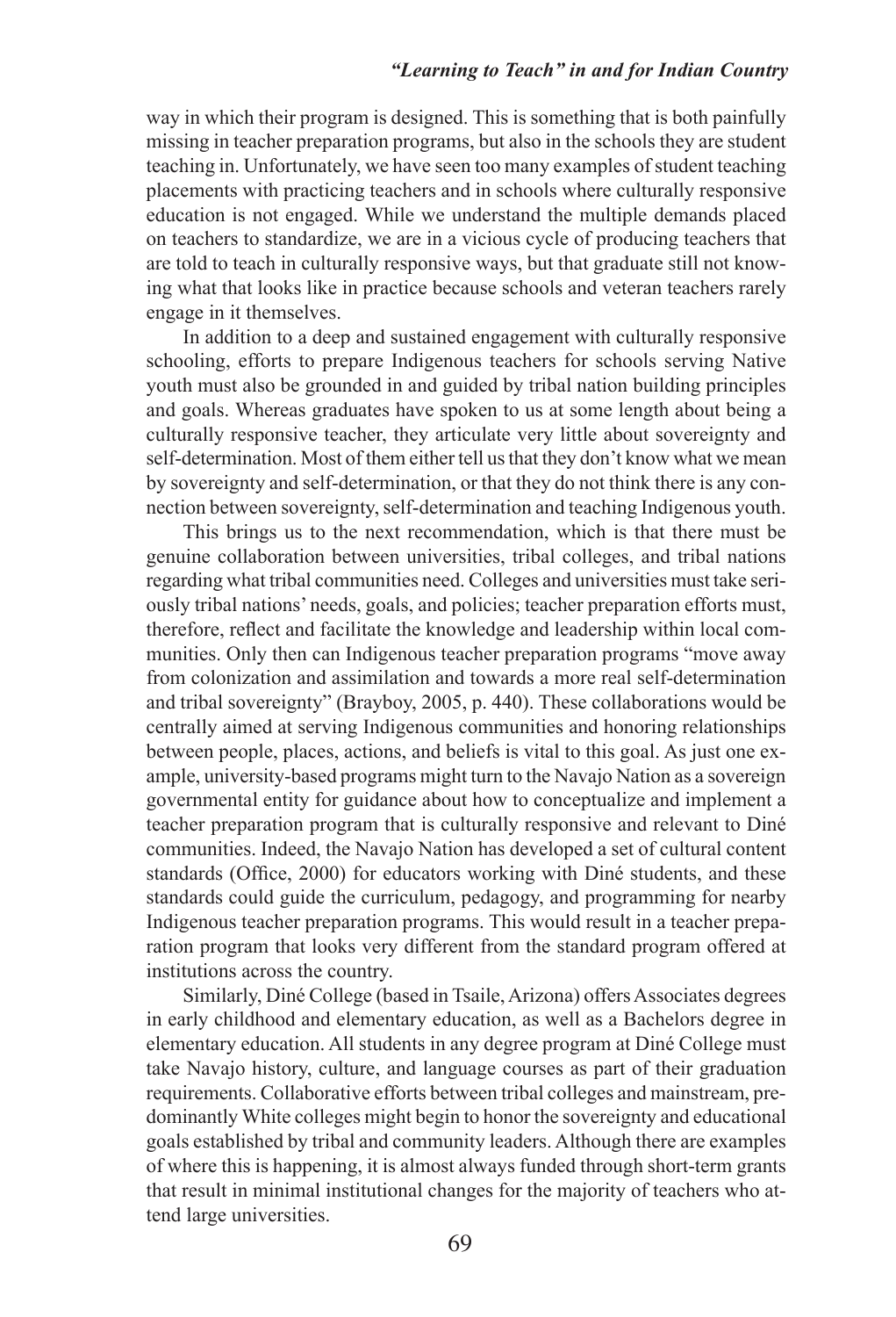The sort of collaboration that we are writing about would likely result in preparation programs that have some of the following characteristics that we've seen successfully implemented in particular programs:

First, programs would include opportunities for tribal community members to remain in their communities while gaining the necessary university degrees and certifcations and then to get local jobs upon their successful completion. Responding to questions about her ability to engage culturally responsive teaching, one new teacher explained, "I'm defnitely doing it but I'm Navajo and I grew up here." This notion of where one grew up and/or where one lives and calls homes is a common theme in many teachers' comments related to cultural responsiveness. Another added, "being up here [in the Four Corners region and on tribal lands] feeds into providing that cultural connection." This highlights the central place relationships, responsibility, and reciprocity play in the educational process, as well as the fact that knowledge is connected to places and spaces. Learning to teach in and for Indian Country must involve being in one's community and listening to how the local places and spaces can inform the learning process. The importance of educators' connections to their communities and tribal lands should not be underestimated, and we clearly need more preparation programs that allow students to remain in their home communities while taking courses and completing student teaching requirements.

Second, programs would have real and sustained institutional commitment. Developing Indigenous teacher preparation programs with tribal leaders presents an important opportunity for colleges and universities to honor their obligations and responsibilities to tribal nations. Northern Arizona University, for example, has clear statements in its institutionalized goals and strategic plan regarding its commitment to Arizona's tribal communities and Indigenous peoples.

Third, programs developed and operated collaboratively would include relevant and meaningful student teaching experience. The student teaching aspect of teacher preparation programs is a critical time in the development of a teacher. Unfortunately, for many teachers-in-training in urban and suburban areas, they do not beneft from experience working with Native students during their student-teaching experiences. As one recent graduate articulated, "that's one of the problems…they don't place us in schools with Native students so we can't actually have practice on how to incorporate culture into schooling…my [practicum] teacher was learning at the same time that I'm teaching the kids so I have nothing to look up to and I didn't have a model of how to do that." Schools like Puente de Hózhó and the Native American Community Academy highlighted in McCarty and Lee's (2014) recent work would be ideal settings to place student teachers.

In one program we're familiar with, student teachers worked in the classrooms at a Navajo community school throughout their entire teacher preparation program, and many of the students talked about the importance of learning "how they do things in a rural community school" and seeing how involved community members were in the schooling of their children (Castagno, 2012). The experiences these students had at the Navajo community school were signifcant for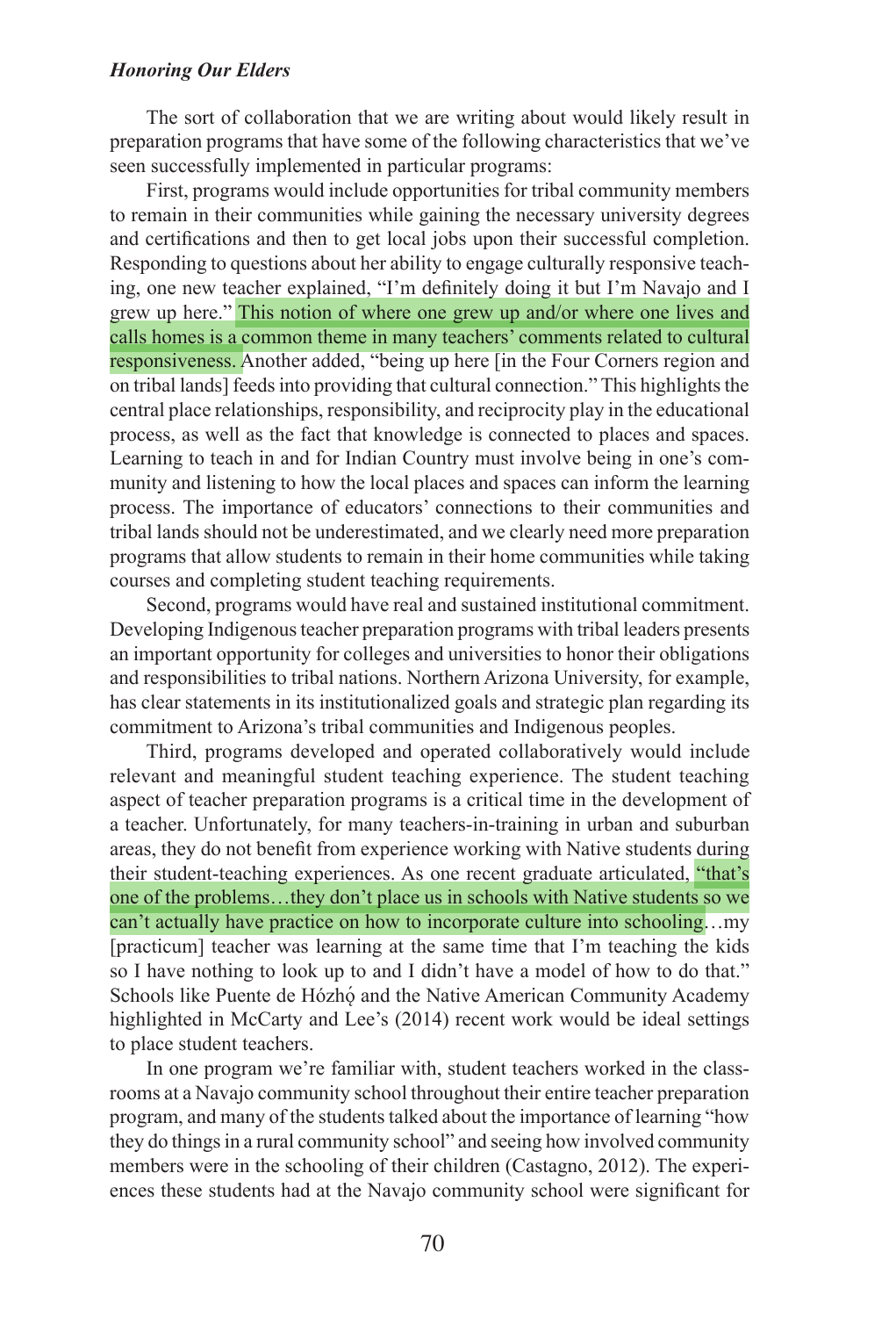their learning precisely because they were vastly different from anything they could have experienced in a program solely housed within a predominantly White university and a White community.

And fnally, successful, collaborative programs would include induction support that is tailored and on-going beyond a teacher's first year in the classroom. Learning to teach is neither a linear nor a time-confned endeavor. There are clearly ebbs and fows, and for many teachers learning to teach occurs throughout their entire career. At the same time, the frst year a teacher is in his or her own classroom is critically important, and preparation programs that pay special attention to that frst year can have a lasting impact on new teachers learning to teach.

One program that we're familiar with had dedicated staff who maintained exceptional records and contact with program graduates, knew where each person was teaching, what support they did or did not have, which exams they had or had not passed, the extent to which graduates kept current on the OIE systems to log credit for pay back, etc. Many graduates of this program commented on how helpful program staff had been in terms of keeping them up-to-date and informed about payback requirements and necessary paperwork. Furthermore, the program sent students to conferences, advocated for and helped facilitate getting extra time on the National Evaluation Series (NES) teacher certifcation exams, provided classroom resources to teachers in their induction year, and provided classroom assistance to new teachers. Almost every participant expressed something consistent with the following: "There was plenty of support and encouragement from [program staff] as we started our frst year of teaching. The constant support was helpful in knowing that [staff and the program] really did care how we were doing in our frst year and that made me feel more comfortable and confdent that should I need any help, there was someone there to give that support."

In addition to new paradigms for teacher preparation and collaborative programs, the fnal suggestion we want to highlight is that learning to teach in and for Indian Country requires increased and sustained resources so that teachers are engaging students in facilities that are well-maintained, outftted with up-todate technology and internet capabilities, and conducive to learning. Teaching and learning are obviously holistic and systemic. They do not occur in a bubble between the teacher and the learner, which is why if our goal is the very best processes and outcomes for teachers learning to teach, we must also consider the systems and institutions within which learning to teach takes place. In other words, are the school facilities up to date, well-maintained, and consistent with what we would fnd in high-income suburban districts? Are the textbooks, curricular materials, classroom supplies, and other things teachers use available, current, and relevant? Are there district, state, and/or federal mandates impacting the school that make it more diffcult for teachers to do good work?

In many ways, we're suggesting that preparing culturally responsive Indigenous teachers for schools in Indian Country requires systemic reform that results in the institutionalization of programs that 1) prepare Indigenous teachers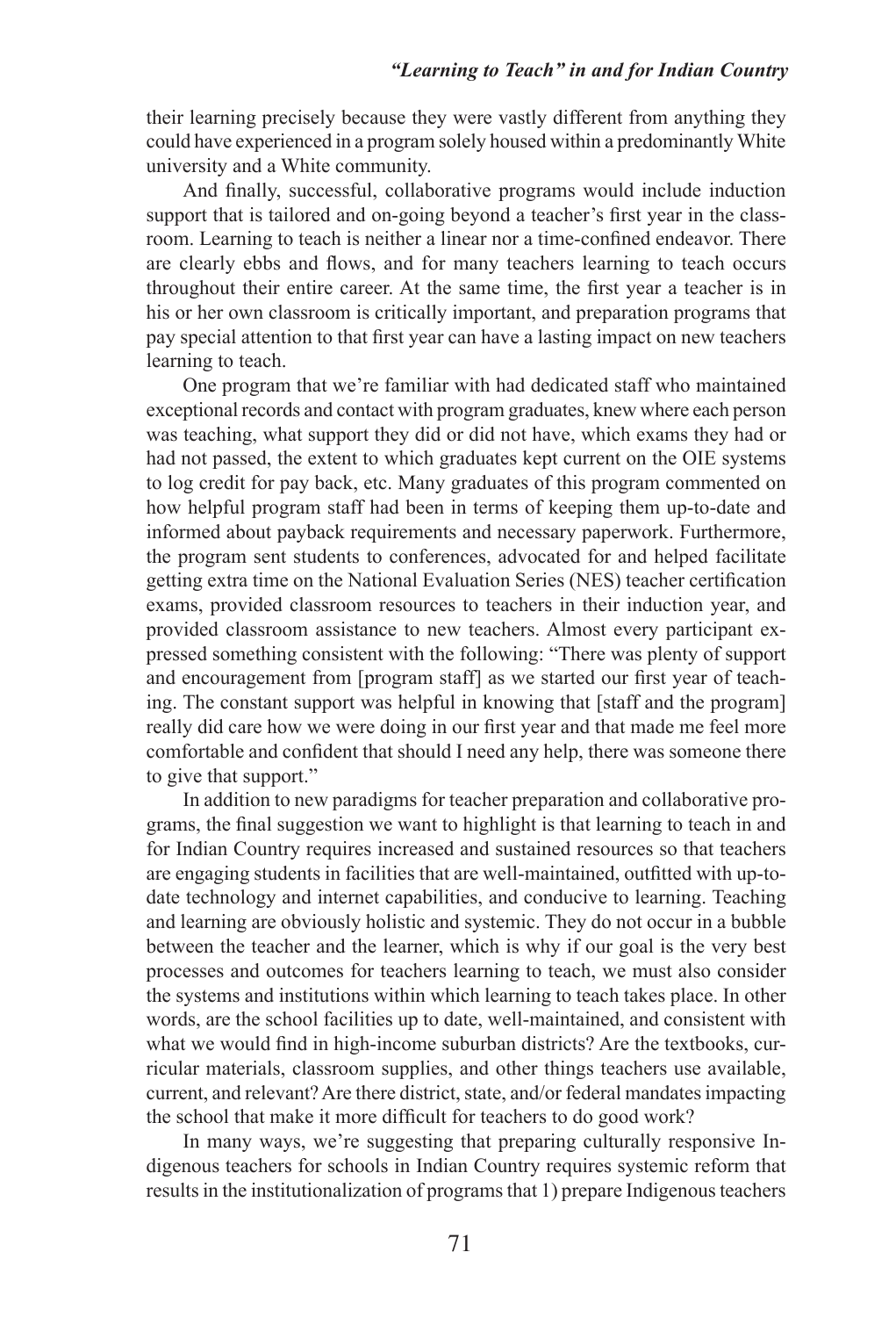with culturally responsive curricula driven by the goal of self-determination and centered around Indigenous knowledge systems; 2) are led and directed by Indigenous faculty and community members; and 3) are supported with hard-money funding sources. As some of us have argued elsewhere (Castagno & Brayboy, 2008), successful examples of this sort of culturally responsive schooling share the following characteristics: 1) they contextualize and localize curriculum and pedagogy so that they resemble the knowledge and learning of local communities; 2) the knowledge, norms, values, resources, and epistemologies of communities are viewed as legitimate and are intimately integrated into schools; and 3) students are engaged and learning "school knowledge" at the same time and through experiences that also facilitate the learning of local community knowledge. Learning to teach with these epistemological and foundational principles can be done, but it requires the will, commitment and collaboration of multiple parties and institutions—a tall order, but one that is long overdue.

## **Note**

<sup>1</sup>All quoted material from program participants and staff in this chapter were obtained by at least one of the authors either through program evaluation data collection or through on-going program feedback. IRB approval was obtained for all data collection included in this chapter.

## **References**

- Banks, J., & Banks, C. (Eds.). (2001). *Multicultural education: Issues and perspectives* (4th ed.). New York: John Wiley and Sons, Inc.
- Battiste, M. (2002). *Indigenous knowledge and pedagogy in First Nations education: A literature review with recommendations.* Ottawa: Indian and Northern Affairs.
- Berliner, D. (1986). In pursuit of the expert pedagogue. *Educational Researcher, 15*(7), 5-13.
- Brayboy, B. (2005). Toward a Tribal Critical Race Theory in education. *The Urban Review, 37*(5), 425-446.
- Brayboy, B., & Castagno, A. (2009). Self-determination through self-education: Culturally responsive schooling for Indigenous students in the USA. *Teaching Education, 20*(1), 31-53.
- Brayboy, B., Castagno, A., & Solyom, J. (2014). Looking into the hearts of Native peoples: Nation building as an institutional orientation for graduate education. *American Journal of Education, 120*(4), 575-596.
- Brayboy, B., Fann, A., Castagno, A., & Solyom, J. (2012). *Postsecondary education for American Indian and Alaska Natives: Higher education for nation building and self-determination*. San Francisco: Jossey-Bass.
- Brayboy, B., & Maughan, E. (2009). Indigenous knowledges and the story of the bean. *Harvard Educational Review, 79*(1), 1-21.
- Carter, K. (1990). Teachers' knowledge and learning to teach. In W. Houston (Ed.), *Handbook of research on teacher education* (pp. 291-310). New York: Macmillan.
- Castagno, A. E. (2012). "They prepared me to be a teacher, but not a culturally responsive Navajo teacher for Navajo Kids": A tribal critical race theory